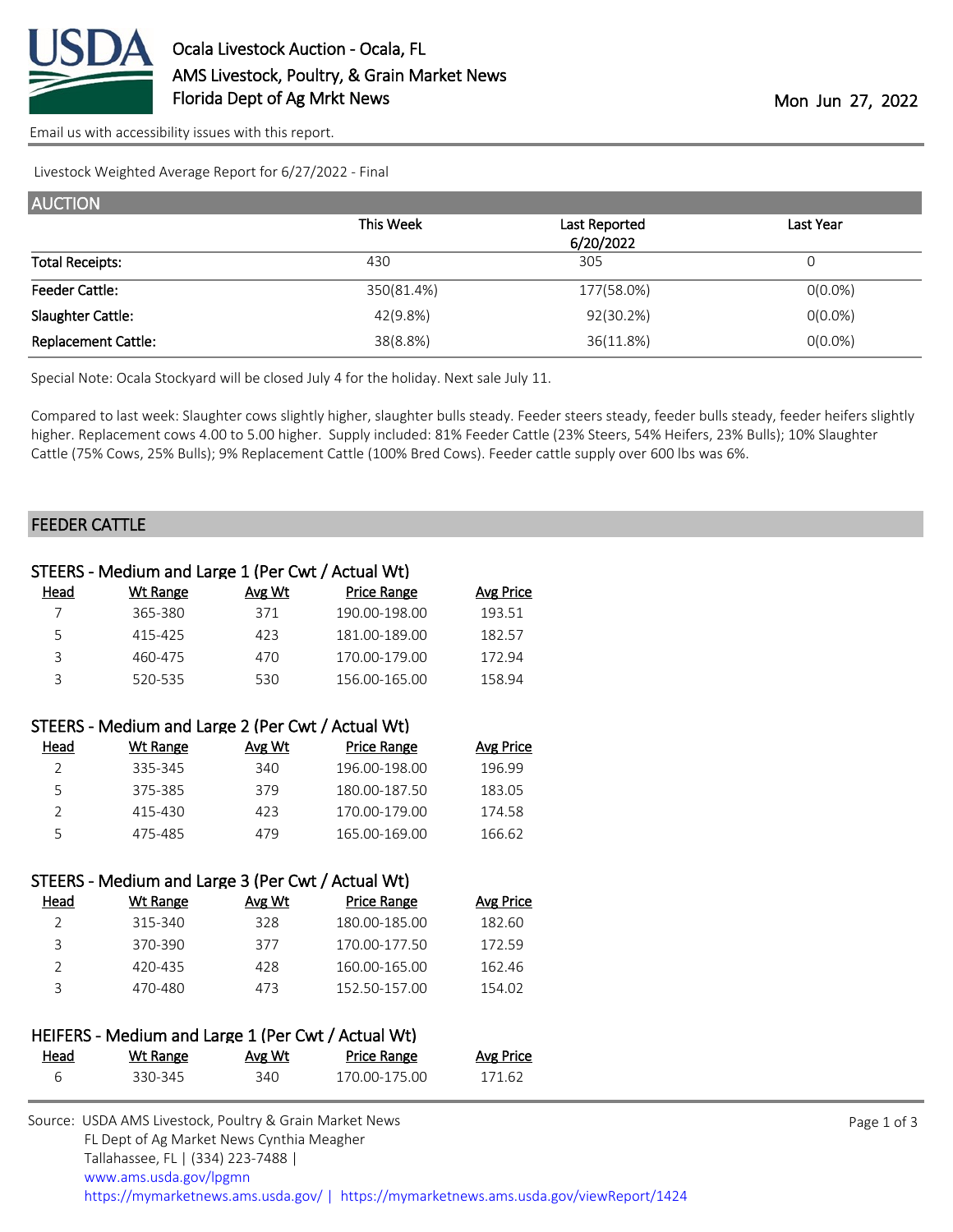

# Ocala Livestock Auction - Ocala, FL AMS Livestock, Poultry, & Grain Market News Florida Dept of Ag Mrkt News **Mon 27, 2022**

[Email us with accessibility issues with this report.](mailto:mars@ams.usda.gov?subject=508%20issue)

| 370-390 | 381 | 160.00-167.50 | 163.24 |
|---------|-----|---------------|--------|
| 415-435 | 425 | 152.00-160.00 | 155.91 |
| 480-490 | 485 | 140.00-144.00 | 141.98 |
| 515-540 | 528 | 130.00-137.00 | 133.58 |
| 560-590 | 570 | 120.00-124.00 | 122.62 |
| 620-625 | 622 | 110.00-119.00 | 113.02 |

|                | HEIFERS - Medium and Large 2 (Per Cwt / Actual Wt) |        |                    |                  |
|----------------|----------------------------------------------------|--------|--------------------|------------------|
| Head           | <b>Wt Range</b>                                    | Avg Wt | <b>Price Range</b> | <b>Avg Price</b> |
| 6              | 270-280                                            | 275    | 170.00-177.50      | 173.82           |
|                | 330-340                                            | 336    | 160.00-167.50      | 163.16           |
| 6              | 370-385                                            | 378    | 150.00-157.50      | 153.82           |
|                | 410-425                                            | 419    | 140.00-149.00      | 145.22           |
| $\mathfrak{D}$ | 460-475                                            | 468    | 130.00-132.00      | 131.02           |
| 8              | 570-580                                            | 575    | 110.00-118.00      | 114.03           |
| 3              | 690-695                                            | 692    | 100.00-109.00      | 103.01           |

## HEIFERS - Medium and Large 3 (Per Cwt / Actual Wt)

| Head | Wt Range | Avg Wt | <b>Price Range</b> | <b>Avg Price</b> |
|------|----------|--------|--------------------|------------------|
| 3    | 260-275  | 270    | 160.00-167.50      | 162.41           |
| 8    | 315-325  | 319    | 150.00-155.00      | 151.91           |
| 8    | 360-385  | 369    | 140.00-147.50      | 144.57           |
| ς    | 415-430  | 425    | 130.00-135.00      | 133.37           |
| 5    | 480-490  | 484    | 120.00-127.00      | 122.83           |
| ς    | 510-540  | 530    | 110.00-118.00      | 112.57           |
|      | 690-695  | 693    | 95.00-96.00        | 95.50            |

### BULLS - Medium and Large 1 (Per Cwt / Actual Wt)

| Head | Wt Range | Avg Wt | Price Range   | <b>Avg Price</b> |
|------|----------|--------|---------------|------------------|
|      | 365-375  | 370    | 190.00-198.00 | 194.05           |
| 4    | 420-435  | 428    | 182.00-188.00 | 185.05           |
| 3    | 515-525  | 518    | 155.00-162.00 | 157.36           |
|      | 560-575  | 570    | 142.00-151.00 | 144.95           |
|      | 650-655  | 653    | 131.00-140.00 | 135.52           |

### BULLS - Medium and Large 2 (Per Cwt / Actual Wt)

| Head | Wt Range | Avg Wt | Price Range   | Avg Price |
|------|----------|--------|---------------|-----------|
| 5    | 320-335  | 332    | 190.00-199.00 | 191.73    |
|      | 360-380  | 370    | 182.00-187.00 | 184.43    |
| 3    | 415-435  | 422    | 170.00-179.00 | 173.09    |
| 3    | 470-480  | 473    | 160.00-167.50 | 162.54    |
| 3    | 515-540  | 532    | 142.00-150.00 | 144.58    |
|      |          |        |               |           |

| https://mymarketnews.ams.usda.gov/   https://mymarketnews.ams.usda.gov/viewReport/1424 |
|----------------------------------------------------------------------------------------|
|                                                                                        |